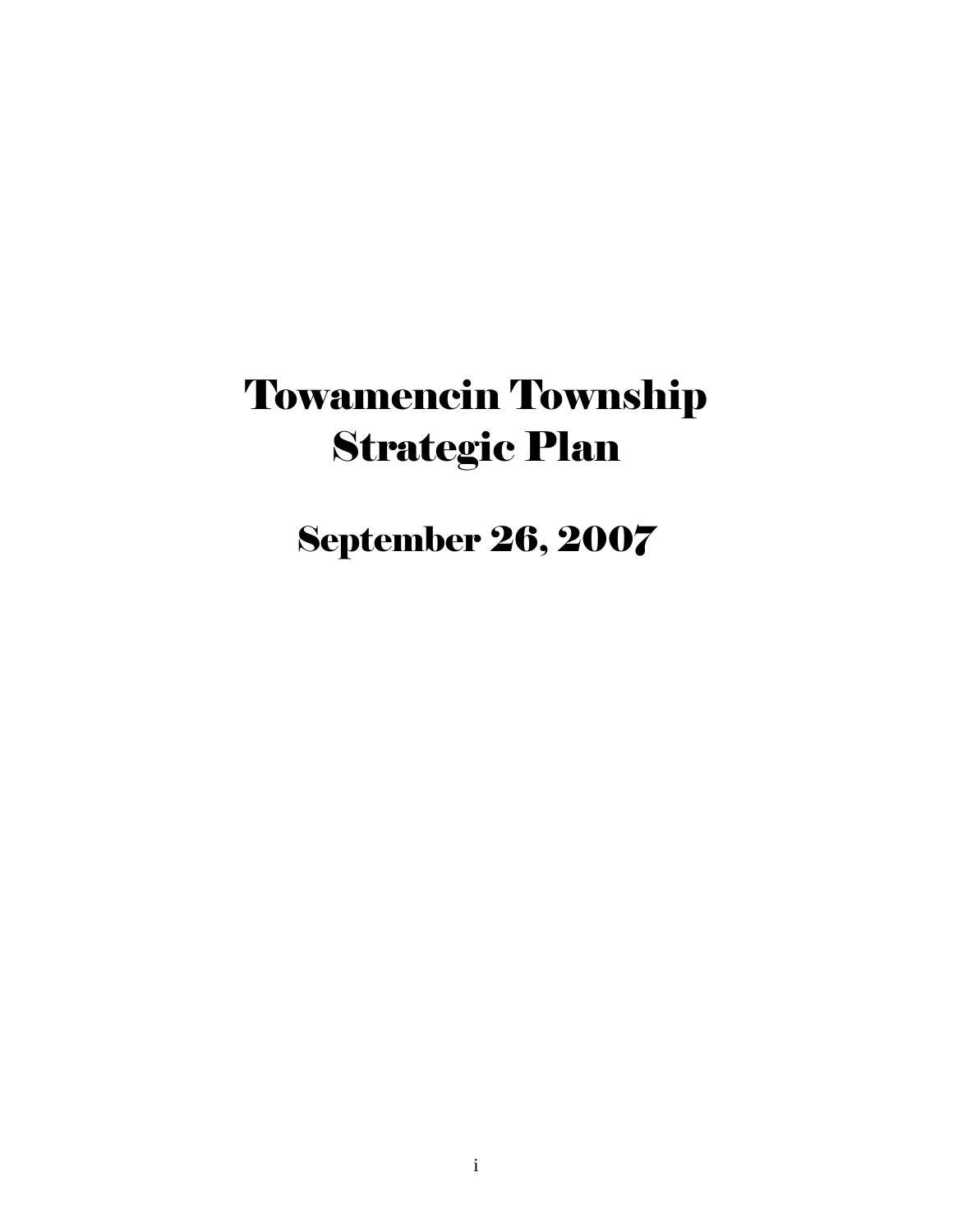#### **Table of Contents**

| <b>Table of Contents</b>                 | $\mathbf{i}$            |
|------------------------------------------|-------------------------|
| <b>List of Figures</b>                   | ii                      |
| <b>List of Tables</b>                    | iii                     |
| <b>Executive Summary</b>                 | $ES-1$                  |
| <b>1.0 Community Background</b>          | $\mathbf{1}$            |
| 2.0 Community Vision, Goals & Objectives | 3                       |
| <b>Community Vision</b>                  | $\overline{\mathbf{3}}$ |
| <b>Mission Statement</b>                 | 3                       |
| <b>2.1 Community Goals</b>               | 3                       |
| <b>General</b>                           | 3                       |
| <b>Parks and Recreation</b>              | 6                       |
| <b>Public Safety</b>                     | $\overline{7}$          |
| <b>Sewer / Storm Water</b>               | 7                       |
| <b>Transportation</b>                    | 8                       |
| <b>Land Use</b>                          | 9                       |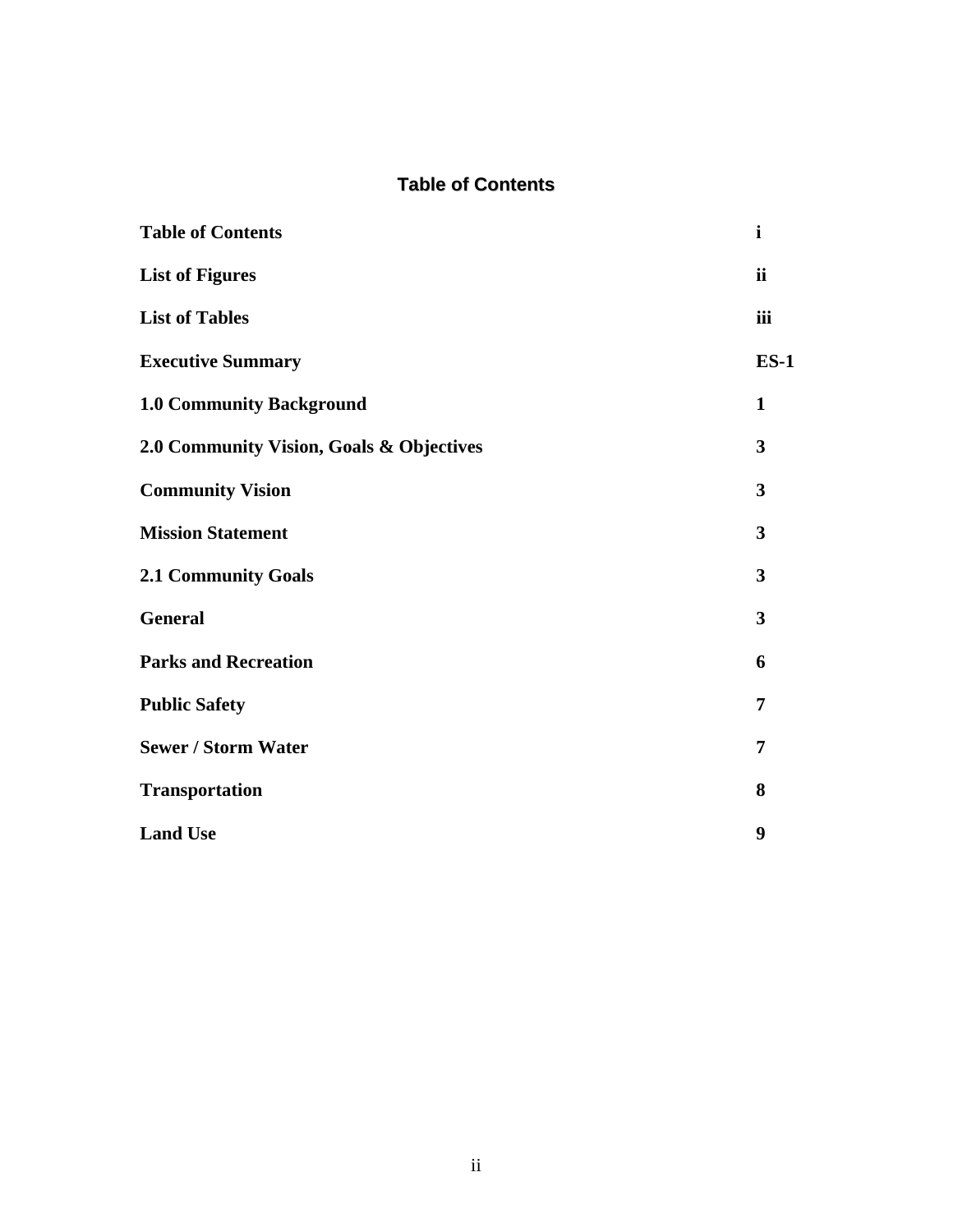**List of Figures**

### **Figure 1 – Map of Towamencin Township 1**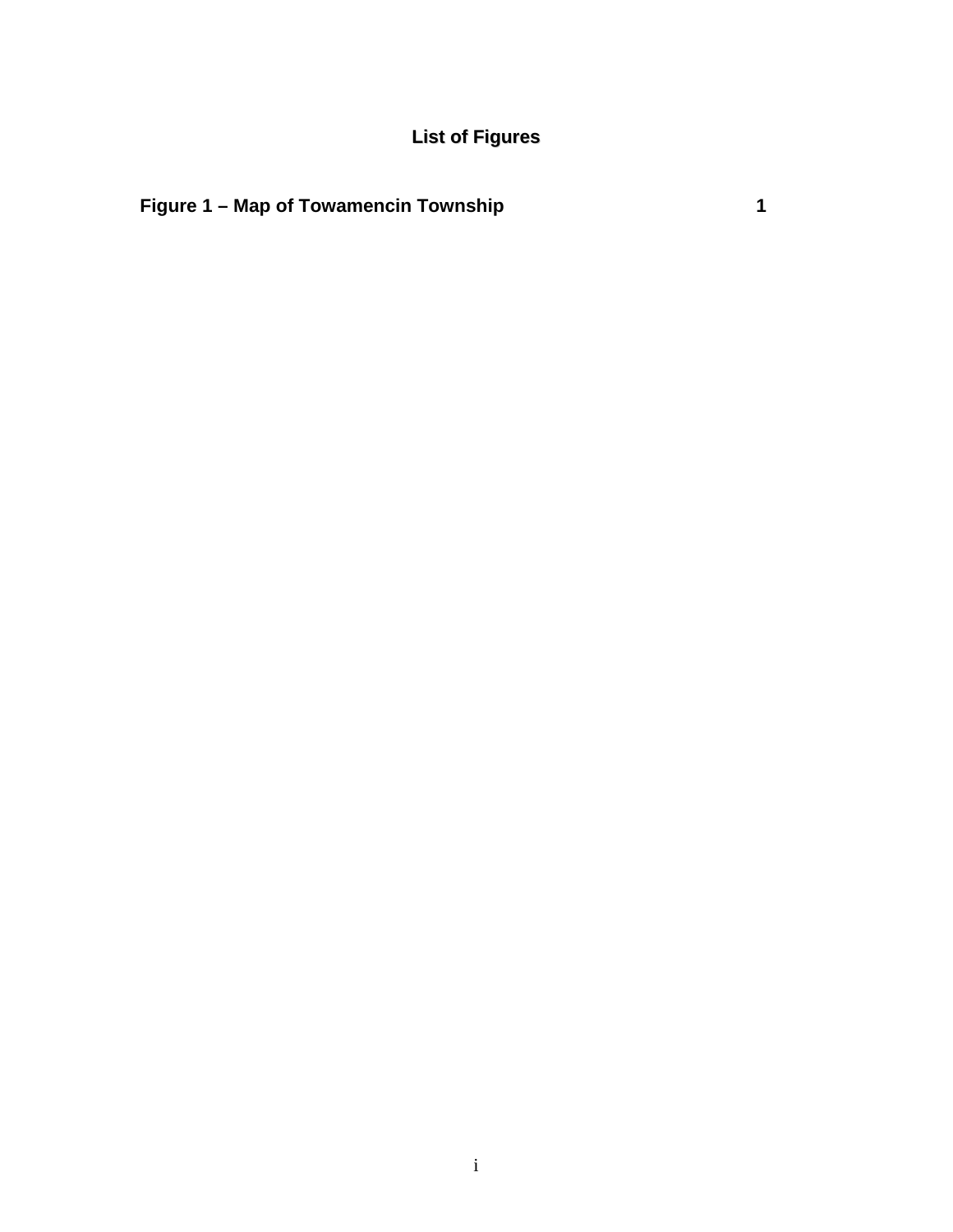Table ES-1 – Committee Priorities **ES-1**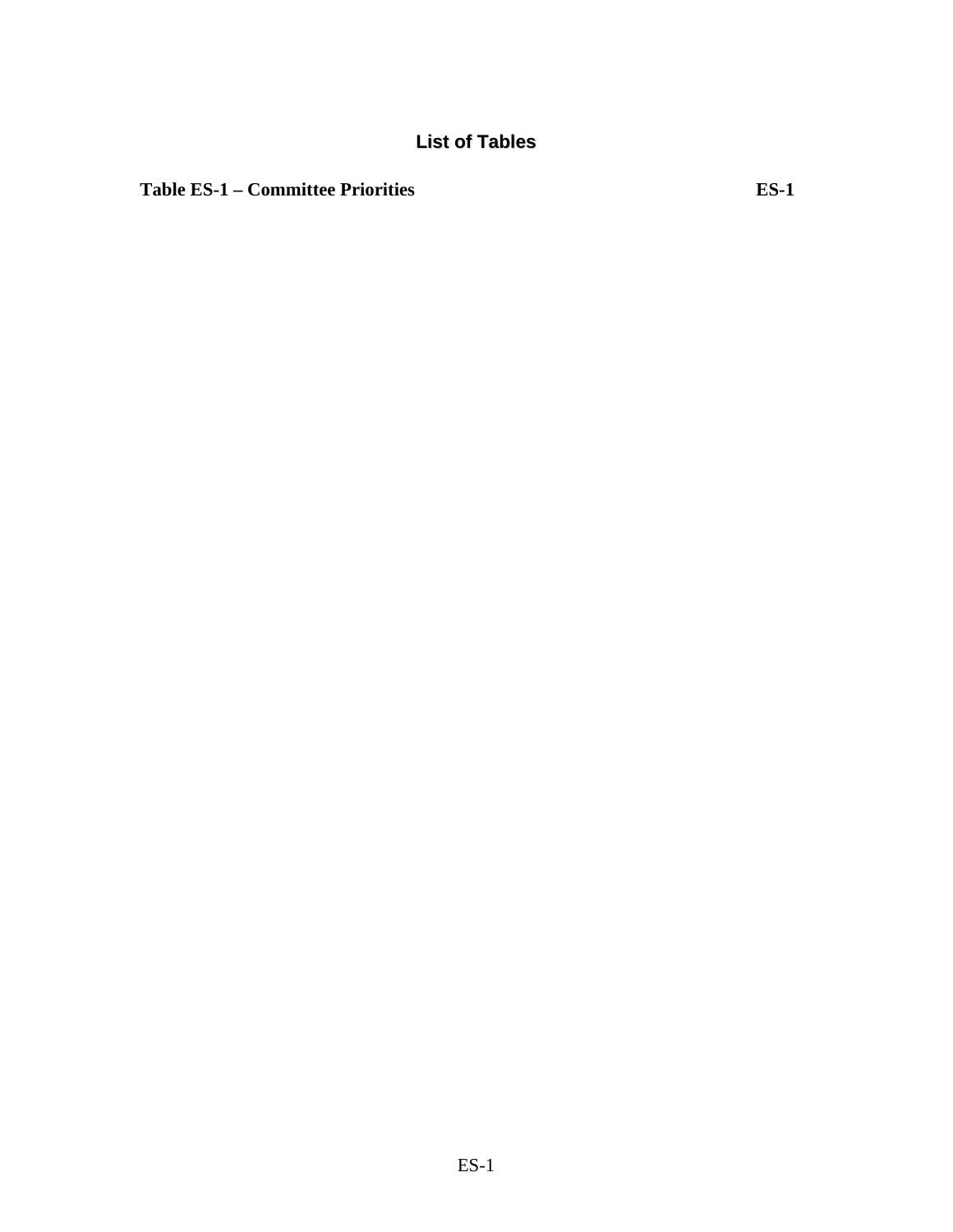#### **Executive Summary:**

The Towamencin Township Board of Supervisors recognized the need for a Five-Year Strategic Plan during the 2007 budget process. In early 2007 the Board authorized the formation of a Strategic Planning Committee.

A committee of five residents, two supervisors, and the Township Manager was formed in late February, charged with developing a Five-Year Strategic Plan and the goal of completing it in time for the 2008 budget process. The committee expanded to six residents in mid-May.

The committee began weekly meetings in March 2007, starting with the task of developing a Community Vision and Mission Statement. They then received planning inputs from all Department Heads and the Township Manager. At the end of the input process, the committee developed Priorities, which were then voted on by each member of the committee for prioritization. They are presented in Table ES-1 below.

| <b>Priority</b> | <b>Subject</b>                                        | <b>Category</b>         |
|-----------------|-------------------------------------------------------|-------------------------|
|                 | Reduce Debt                                           | General                 |
| $\overline{2}$  | Sumneytown Pike and Valley Forge Road                 | <b>Transportation</b>   |
| 3               | <b>Emergency Management</b>                           | General                 |
| 4               | Increase Commercial / Light Industrial Tax Base       | <b>Land Development</b> |
| 5               | Develop a sense of community                          | General                 |
| 6               | Parks Development / Master Plans                      | Parks and Recreation    |
| 7               | <b>Staffing for Township</b>                          | General                 |
| 8               | Improvements in Information Technology                | General                 |
| 9               | Old Forty Foot Road and Rittenhouse Traffic<br>Signal | <b>Transportation</b>   |
| 10              | Storm Water Management                                | Sewer / Storm Water     |
| 11              | Crime Control                                         | General                 |
| 12              | <b>Towamencin Creek Interceptor</b>                   | Sewer / Storm Water     |
| 13              | <b>Property Maintenance</b>                           | <b>Land Development</b> |
| 14              | Overall Infrastructure                                | General                 |
| 15              | Equipment Needs (Snow removal, etc.)                  | General                 |

#### **Table ES-1: Committee Priorities**

The committee then developed Goals, Sustainability Objectives and Implementation Tools and Techniques for each of the Priorities, segmenting them by areas of the Township Budget.

It is envisioned that the Five-Year Strategic Plan will be updated every year to maintain currency and change as the Township changes. It is also envisioned that the Five-Year Plan will be the basis for each year's budget. Department Heads have been tasked to develop Five-Year Strategic Plans for each of their Departments. Those plans will be appendices to this document.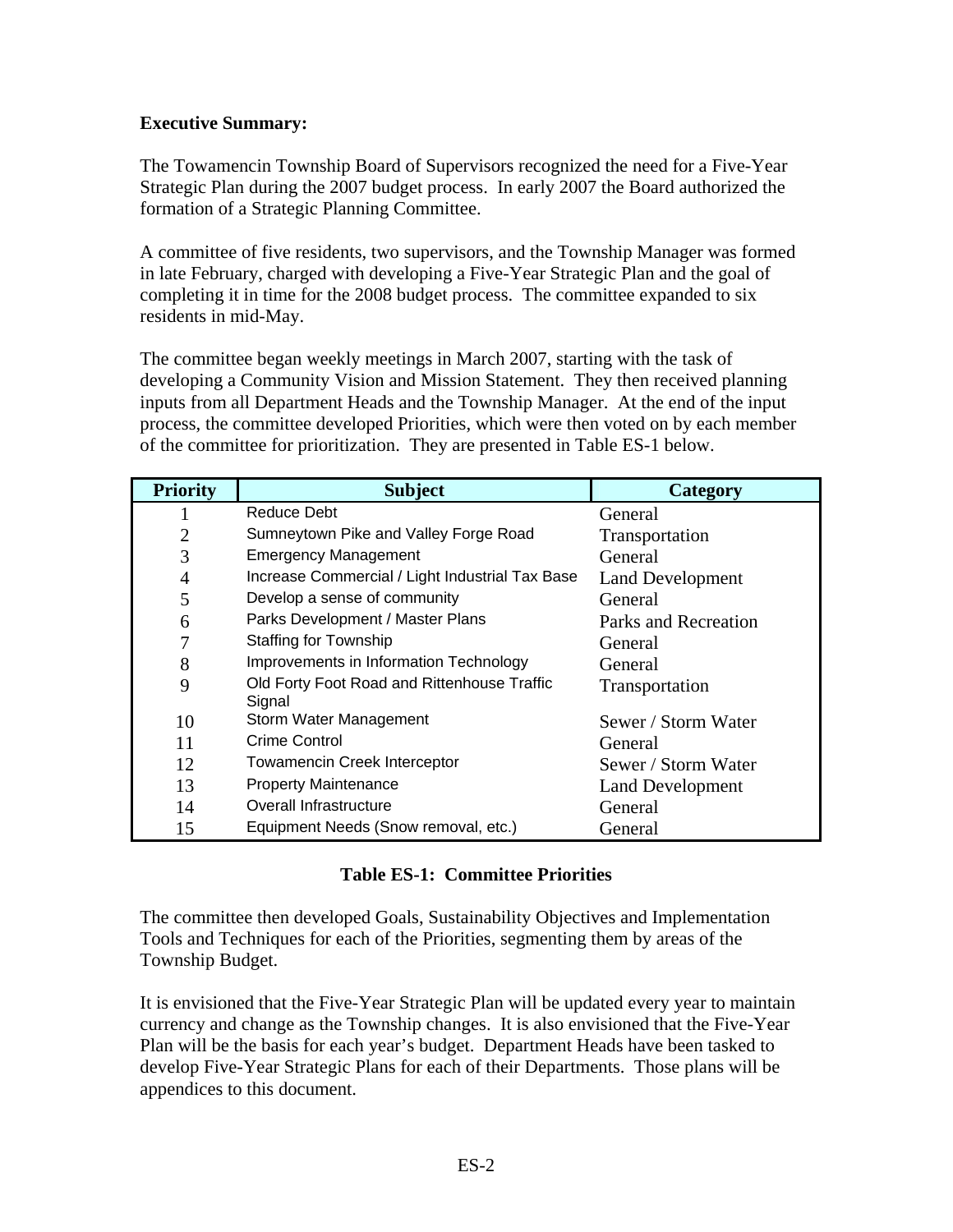The Board of Supervisors expresses their appreciation and thanks to the residents who volunteered their time and effort in the development of this plan. The fact that there is no existing Five-Year Strategic Plan Template for a Pennsylvania township made the task that much more challenging. Therefore, they applied existing Best Business practices to this effort, and are to be commended for their creativity and innovation.

Members of the committee are:

Bob Fritz Beth Hegedus Bob Klein Juan Lacomba David Mosesso Fred Seipt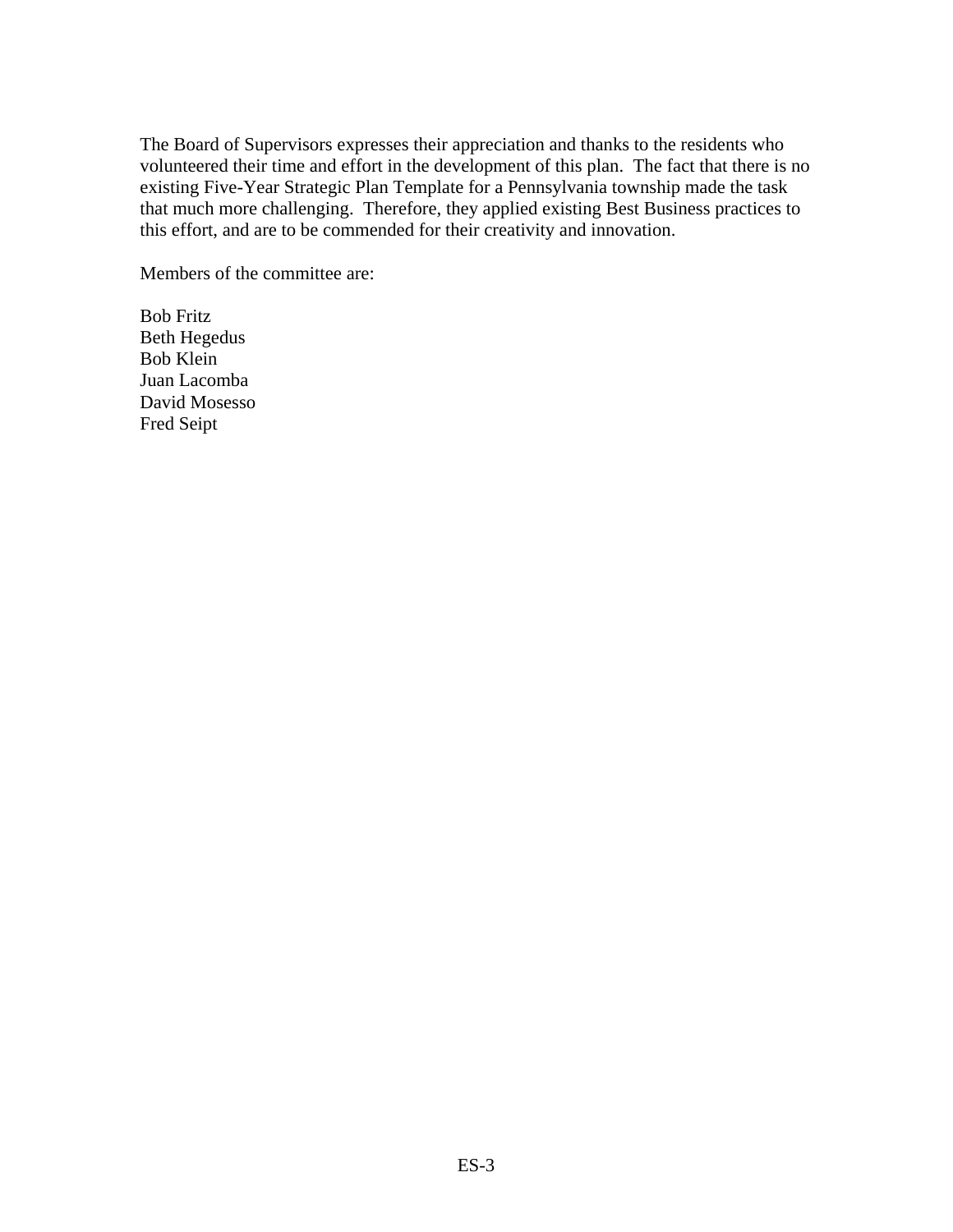#### **1.0 Community Background**



**Figure 1: Map of Towamencin Township** 

The township began settlement in the 1690s and was incorporated in 1728. The village of Kulpsville is named for Jacob Kulp, an early landowner. The first grant of land in Towamencin Township was in 1703 from William Penn's Commissioners to Benjamin Furley on June 8. The Commissioners granted 1,000 acres to him. On June 17 of that same year, Abraham Tennis and Jan Lucken bought the property from him, and then divided the land in half in 1709.

The name Towamencin is of American Indian origin, and means "Poplar Tree". However, a legend associated with the name started in the 1720's when Heinrich Fry purchased some land near what is now known as the Towamencin Creek. On this tract of land was an Indian Village. The Indian Chief spoke broken English and one day observed two men clearing trees near the creek and said "Towha-men-seen", meaning "Two men seen." Apparently, the Chief's pronunciation stuck, as the legend goes, and is how Towamencin got its name.

In March of 1728 the settlers of the area petitioned William Penn's Commissioners for Towamencin to become a Township. The request was granted and a charter given. The land was surveyed and recorded, outlining the boundaries of the Township. Those boundaries are similar to what they are today. In the enumeration of 1734 there were 32 landholders within the Township, with William Tennis having the most acreage at 250 acres.

Typical of many suburban communities in southeastern Pennsylvania, Towamencin Township started out as a crossroads community. The roads first developed in the

ES-4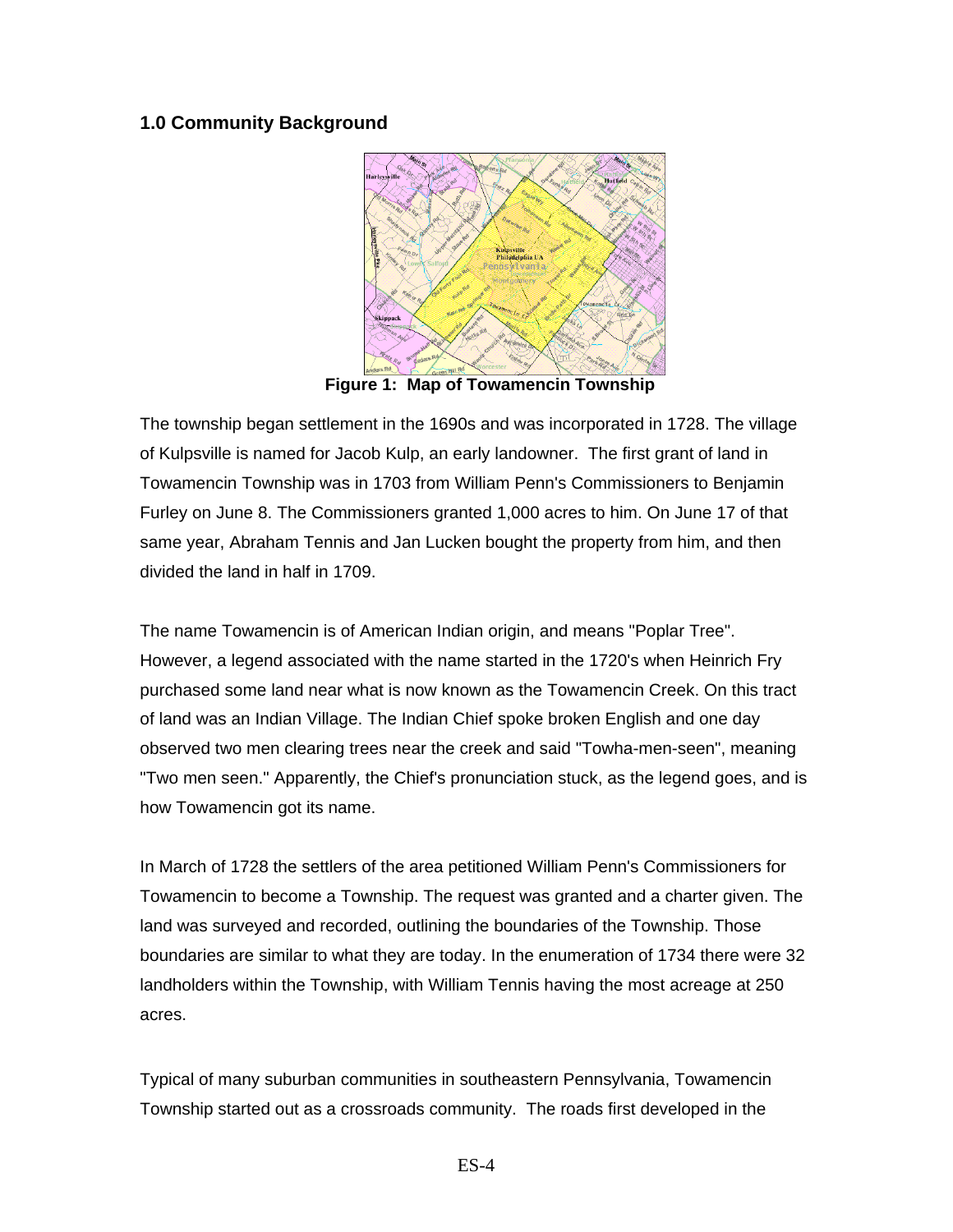Township were the paths used by Native Americans. Settlers expanded upon these trails to make the transfer of goods easier using horses and wagons. Small shops, the community school, inns, and roadside dwellings branched out along the crossroads of Sumneytown Pike and Forty Foot Road to become the Kulpsville Village section of Towamencin Township. Sumneytown Pike was laid out in 1735 and became a turnpike in 1848 with the tollgate located in Kulpsville. Forty Foot Road was laid out before the Revolution. The width of the road was designed to be forty feet, hence the name, and the width of this road had not changed much over 200 years.

Today Towamencin Township boasts beautiful residential neighborhoods, historic farmhouses, various parks and recreational facilities, and wide-open spaces. The community is a successful mix of residential, commercial and rural development and is home to many fine elementary and secondary educational institutions. Towamencin Township is centrally located in the middle of Montgomery County with easy access to the Pennsylvania Turnpike's Northeast Extension.

As of the census of 2000, there are 17,597 people, 6,872 households, and 4,810 families residing in the township. The township encompasses 9.7 square miles with a population density of 1,815.6 per square mile.

The latitude of Towamencin is 40.239N. The longitude is -75.33W. It is in the Eastern Standard time zone. Elevation is 226 feet.

Townships in Pennsylvania fall in one of two classes. The *first class* numbers 91 and includes the more urban townships located in the state's metropolitan areas; the *second class,* numbers 1,457, is generally rural. Towamencin Township is classified by the Commonwealth of Pennsylvania as a Township of the Second Class. The Township is in the 13<sup>th</sup> U.S. Congressional District, 24<sup>th</sup> State Senatorial District, and 53<sup>rd</sup>, 61<sup>st</sup>, and 70<sup>th</sup> State Representative Districts.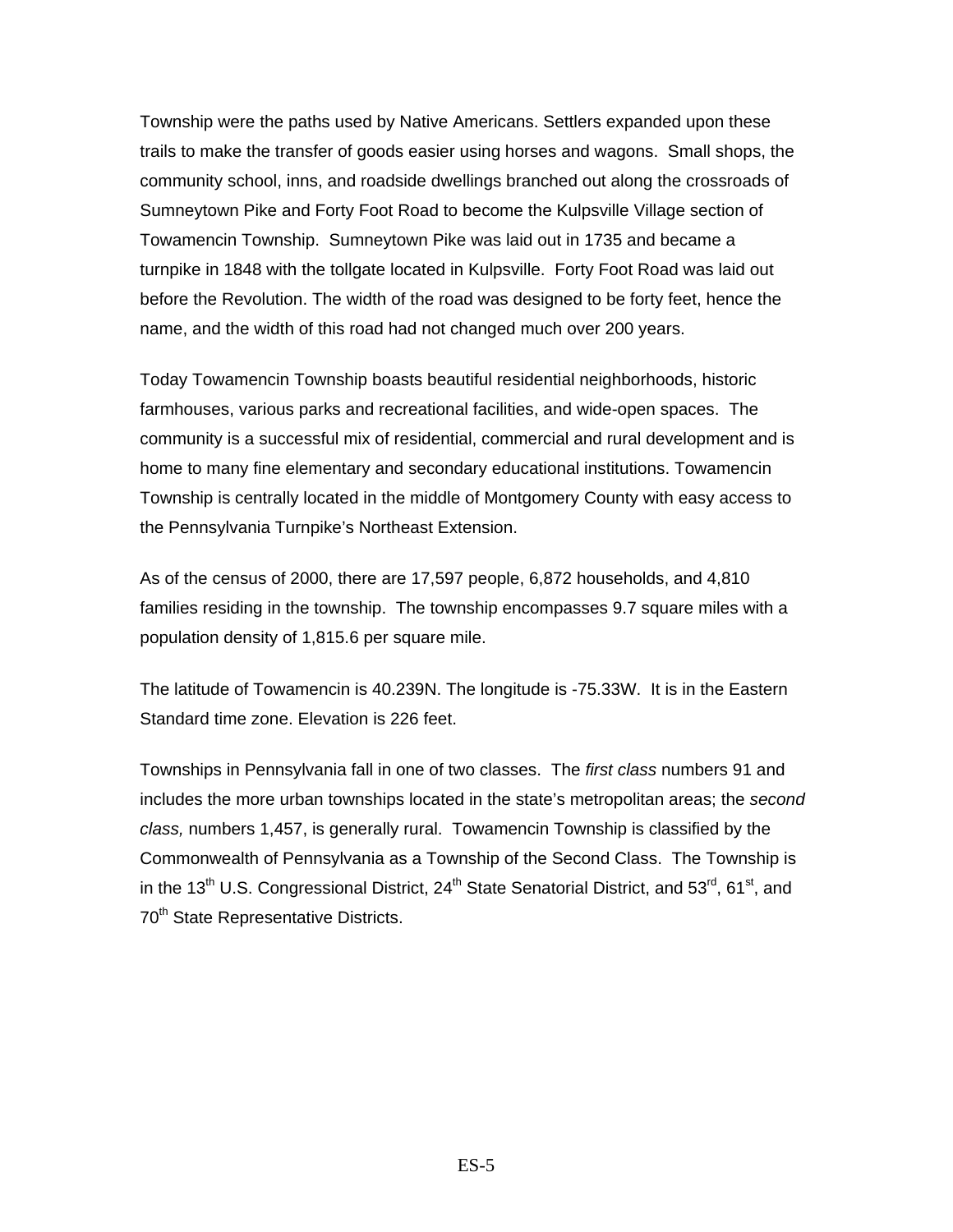#### **2.0 Community Vision, Goals & Objectives**

#### *Community Vision*

Towamencin Township envisions a vibrant, livable, friendly, safe, economically viable environment, having well-balanced communities with a practical mix of residential, business, recreation, manufacturing, agricultural, services, and open space uses that are reflective of the region's historical and agricultural heritage. A network of greenways and trails that will connect community resources and land uses while providing recreation, preserving natural resources and maintaining open space. A safe, efficient, adequate, and aesthetically pleasing transportation network is desired. A friendly community that provides opportunity for its citizens to live, play, raise a family, conduct business, and retire. A Township that will strive to maintain a high quality of life for its current and future residents through smart development.

#### *Mission Statement*

Improve and expand quality of life assets and resources while protecting the natural, historic, and cultural environment of Towamencin Township in a fiscally responsible manner. To expand cooperation between business, agricultural, industry, regional government, and non-profits as well as neighborhood communities for the general welfare of all.

A proactive approach to land use management, preservation and economic growth while using sound land use procedures, planned infrastructure expansion and development, and consistent implementation of growth management techniques and best management practices is key to obtaining this vision. The Township seeks to build a sustainable tax base through expansion of commercial and high tech/light industrial uses at appropriate locations throughout the Township.

#### **2.1 Community Goals**

#### **General**

**Goal:** Reduce the debt to allow more flexibility in budgeting for other needs.

#### **Sustainability Objective:**

- In accordance with Act 209, maintain traffic impact fees.
- Maintain Debt Service mill levy at 0.807 mills.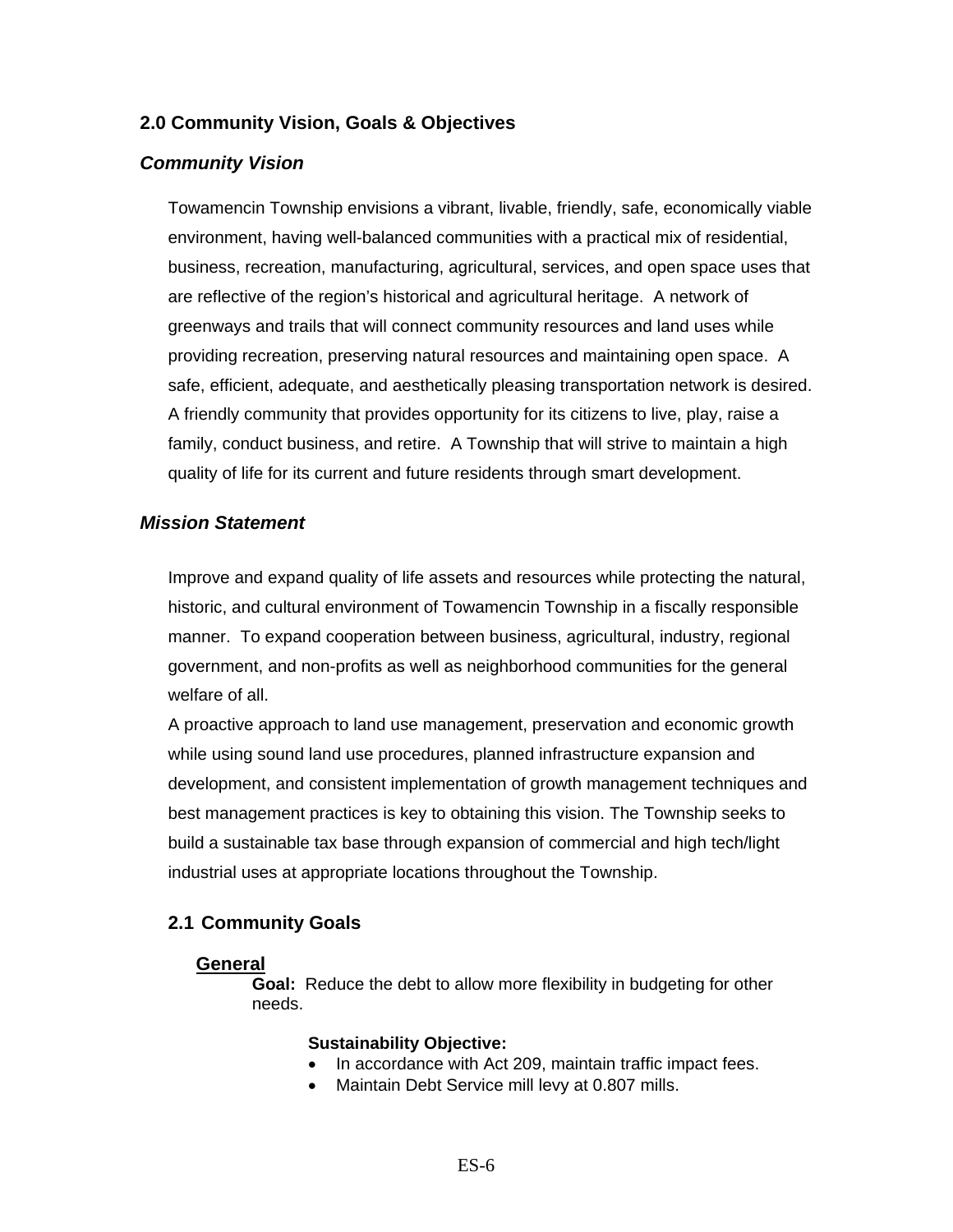#### **Implementation Tools and Techniques:**

- Dedicate 70% of all traffic impact fees for reduction of debt incurred as a result of traffic improvements.
- Utilize revenue from mill levy to reduce debt.
- Work with Federal, State, and County elected officials to acquire all funding available for financing in whole, or in part, various Township projects.

**Goal:** Maintain a modern equipment fleet.

#### **Sustainability Objective:**

- Record and track all maintenance and operating costs for each piece of equipment.
- Utilize hours of operation versus mileage.

#### **Implementation Tools and Techniques:**

- Develop a capital replacement matrix of all equipment in Public Works and the Police Department requiring recurring replacement or replacement based on life cycle and usage.
- Analyze the benefits and costs of expanding current equipment levels.

**Goal:** Provide all Township customers with a modern information and communication technology ability.

#### **Sustainability Objectives:**

- Integrate new technologies that help in efficient planning and project analysis.
- Maintain the Township's dedication to promulgating information to residents by way of the Township newsletters, website, public access channel, and pamphlets.
- Investigate new ways to reach out to Township residents.
- Advance the use of technology within the Township to improve communications, distribution, and access.

- Work with Information Services to modernize the Township Web Page to give the general public the ability to access all permits and forms utilized in doing business with the Township.
- Develop a plan to begin the move in 2008 to maximize the use of electronic communications in place of hard copy documents where possible in order to reduce duplicating, printing, and postage expenses.
- Develop a plan to require developers and anyone making presentations to the Board of Supervisors, Planning Commission and other Township committees to do so electronically.
- Begin the planning and budgeting for the implementation of a Geographical Information System within the Township.
- Develop a Community Calendar listing all monthly Township events. (Social and Professional)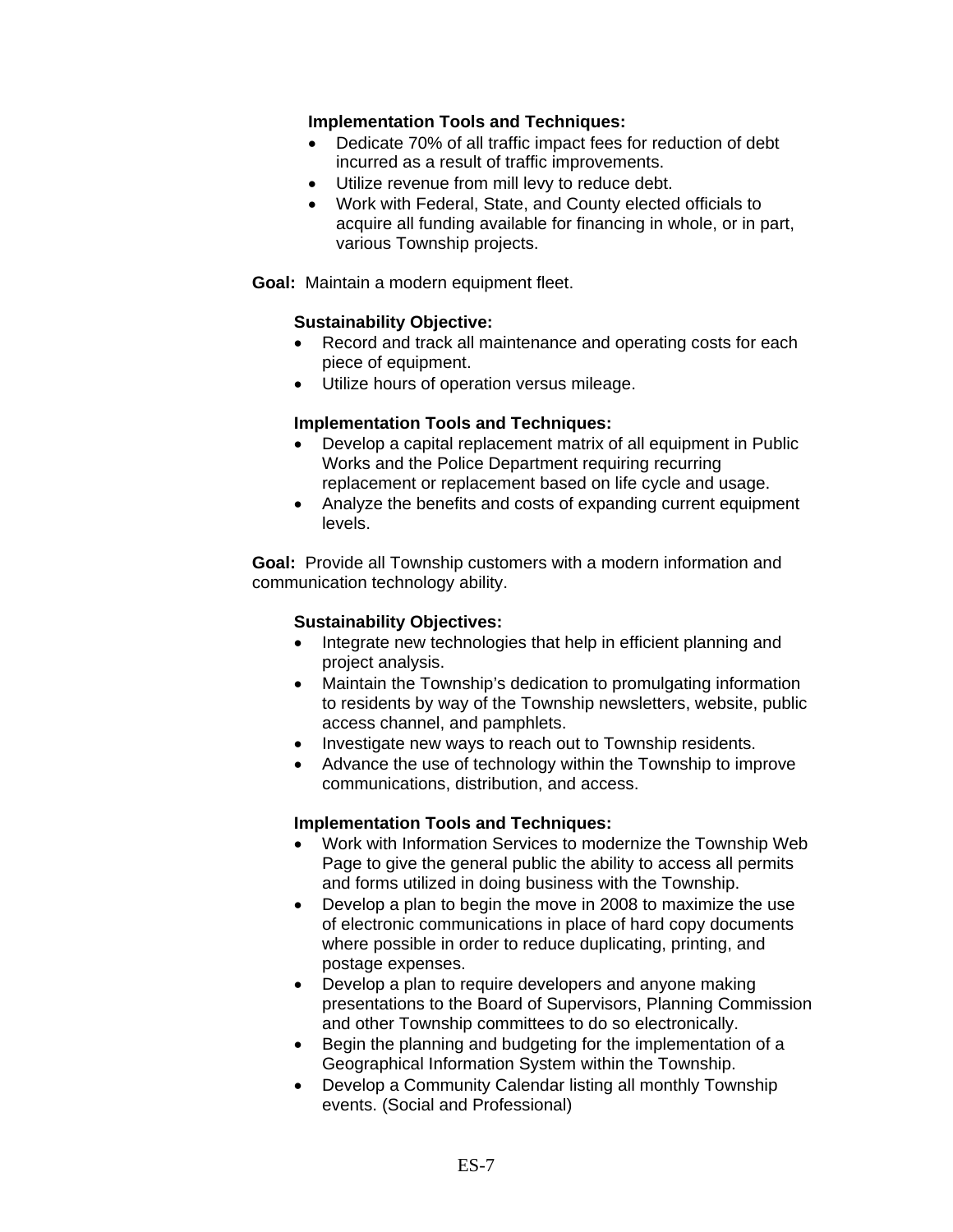- Utilize unused bandwidth of the Closed Loop System that supports the new traffic control system recently installed in the Township, for creation of a WiFi (wireless internet network). This network can be leased to businesses in the area, and made available for free use by township residents. The network can also be used to support police and safety applications.
- **Goal:** Provide an efficient and effective Township staff.

#### **Sustainability Objectives:**

- Update and maintain the organizational chart including department responsibilities, functions, staffing, and compensation.
- Keep pace with the increased and changing needs for municipal services.
- Maintain a call action item database which will identify need requirements by service area and hours expended in responding to request.

#### **Implementation Tools and Techniques:**

- Review as soon as possible all job descriptions to assure consistency in format, description of job requirements, lines of supervision, annual performance evaluation including strengths and areas needing improvement.
- Enable a staff that performs efficiently, effectively, and safely.
- **Goal:** Maintain and enhance the existing Township infrastructure.

#### **Sustainability Objectives:**

• Develop a long-range planning and implementation process.

#### **Implementation Tools and Techniques:**

- Develop a Five-Year Infrastructure Maintenance Plan for the upkeep and repair of existing Township facilities, to include priorities and estimated costs.
- **Goal:** Develop a sense of community.

#### **Sustainability Objectives:**

- Be aware of the value of historic conservation in protecting local ambiance.
- Support activities and events that bring residents of all ages together.
- Investigate ways to develop a sense of community for Township residents.
- Nurture those community 'hubs' that attract a mix of residents, such as the township pool, parks, and trails.
- Support the vitality of existing neighborhoods and neighborhood conservation.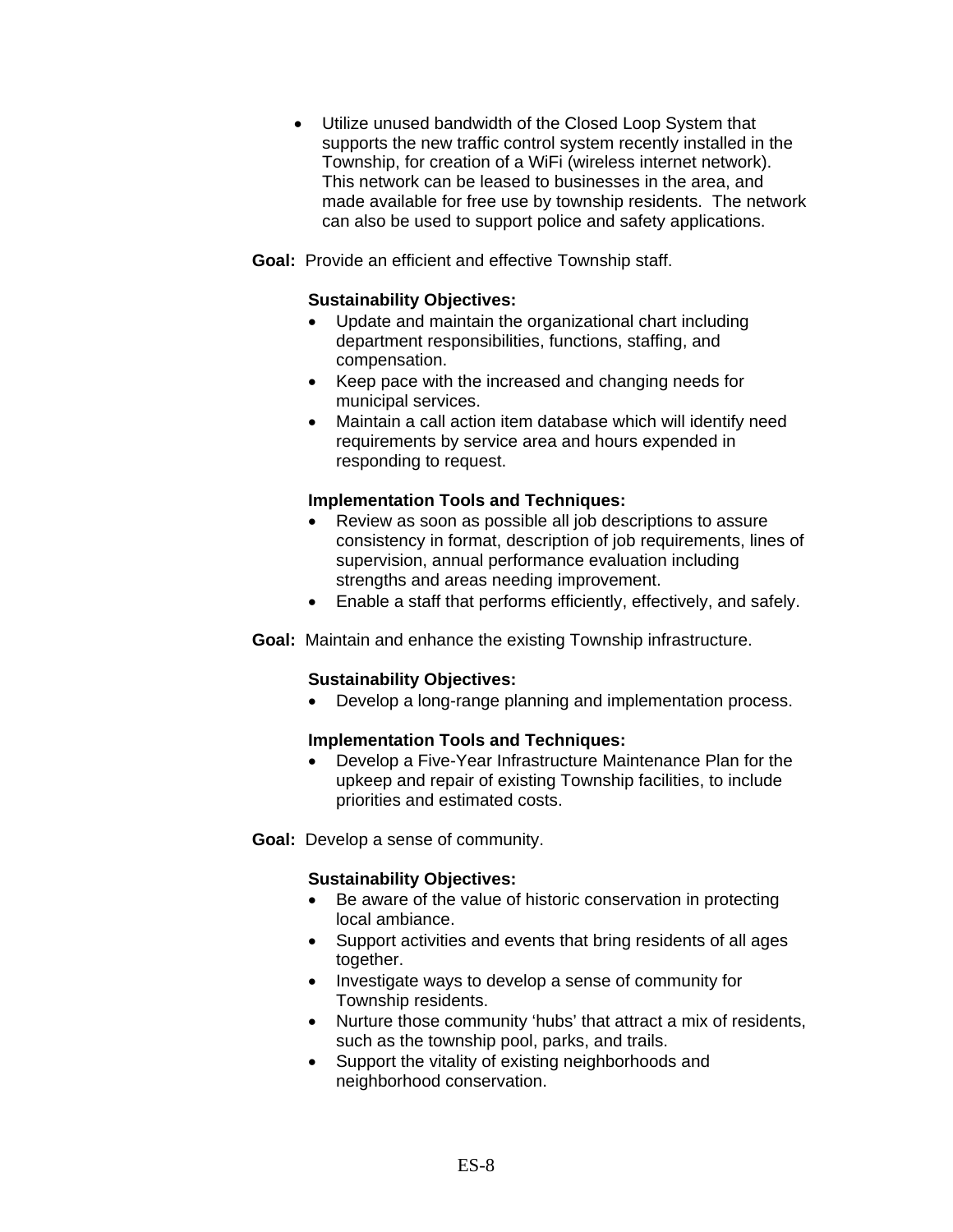• Create new partnerships with community groups to establish lines of communication.

#### **Implementation Tools and Techniques:**

- Return to a "Towamencin Day".
- Expand the current Newsletter to a monthly format.
- Accentuate the positive.
- Petition our State representatives to approach PennDOT/ Turnpike Commission, on behalf of Towamencin Board of Supervisors, with a request to change the name of the Northeast Extension Interchange from "Lansdale" to "Towamencin".

#### **Parks and Recreation**

**Goal:** Improve the Quality of Life Township residents have come to expect.

#### **Sustainability Objectives:**

- Support activities and programs that safeguard Township natural resources.
- Cooperate with County and the surrounding municipalities planning initiatives.
- Actively plan for the escalating demand for parks and requisite park maintenance to support all types of activities.
- Offer opportunities that sustain a healthy lifestyle for residents.
- Evaluate the needs of various age groups to ensure that the Township is serving and planning for the future of all residents.
- Cooperate with Federal, State, County, and non-profit agencies providing social services.
- Promote an array of quality community, educational, cultural, and recreational facilities and services.

- Implement the Pool Phase II construction project for completion in time for the 2008 swim season.
- Identify, analyze, evaluate and prioritize the needs and availability of open space in the Township.
- Evaluate the recreational needs of residents given the changing demographics of the Township through the use of a survey. The survey will be tabulated and evaluated to identify priorities and realistic feasibility.
- Develop a Master Recreational Equipment Replacement Plan for those Park and playground items and equipment deemed unsafe or worn by the Township insurers and Park and Recreation Department personnel.
- Develop our parks in accordance with the Township Open Space Plan, the various Park Master Plans, and the needs of all of our residents.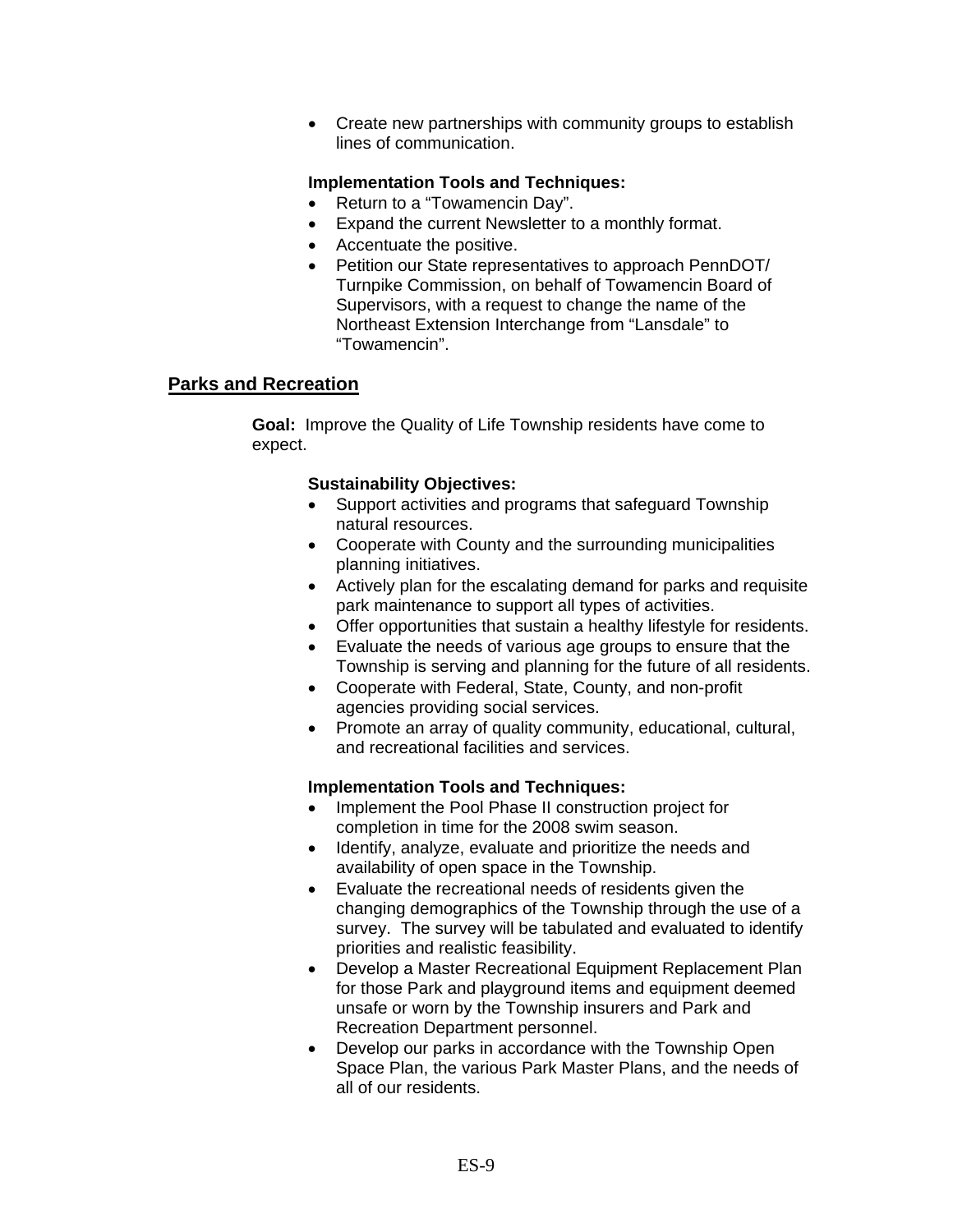#### **Public Safety**

**Goal:** Provide for the effective and efficient public safety and welfare of all residents, by continuing to make public safety a priority in the Township.

#### **Sustainability Objectives:**

- Ensure Township Emergency Management and Emergency Preparedness Plans are current.
- All required Township personnel are properly trained and equipped.
- Cooperate with Federal, State, and County agencies to prepare and plan for disasters.
- Maintain roadways and necessary facilities during extreme weather and natural disasters.
- Continue a strong and proactive police department
- Support the Volunteer Fire Department
- Shield neighborhoods from the annoyance of cut-through traffic and speeding motorists.

#### **Implementation Tools and Techniques:**

- Crime Control.
- Emergency Management Planning.
- Recurring training of all Township emergency personnel.
- Reenergize the Township Emergency Management Committee.
- Maintain the continued use of Selective Enforcement and Directed Patrol in those areas where Township neighborhoods are experiencing speeding and violation of the norms of courteous and safe driving.

#### **Sewer / Storm Water**

**Goal:** Enhance and maintain high quality sewer and storm water management facilities.

#### **Sustainability Objectives:**

- Improve the sanitary sewer system with annual upgrades as planned and necessary.
- Upgrade and maintain a Storm Water system.
- Improve the management and maintenance of Township sewer and storm water systems.

- Perform a Storm Water management assessment in 2007.
- Perform periodic inspections of all Township sewers and storm water management facilities.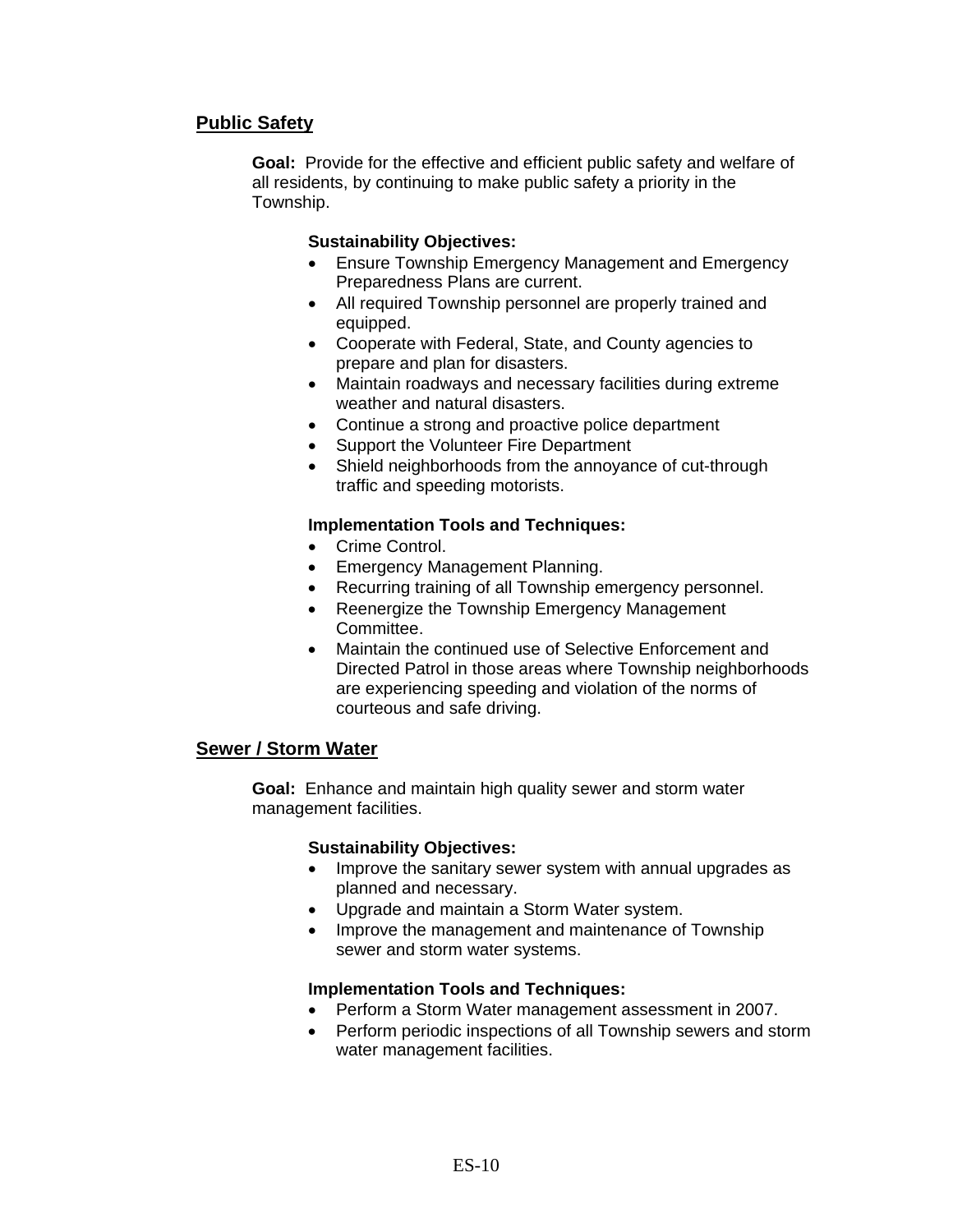- Based on the Storm Water management assessment, develop a multi-year Storm Water Management Plan to include upgrades, repairs, and recurring maintenance.
- Replace the Towamencin Creek Interceptor during 2007.
- Develop a multi-year Sewer Capital improvement plan in 2008.
- Develop a multi-year Infiltration and Inflow Plan and provide funding in accordance with the plan.

#### **Transportation**

**Goal:** Provide a safe, well organized roadway system and improve the Township transportation infrastructure.

#### **Sustainability Objectives:**

- Carefully plan and implement Township road construction
- Reduce traffic congestion at problem intersections and secondary roads.
- Provide roadway safety for motorists and pedestrians.
- Work with the State and County in developing mitigation plans for management of the deer population in Township parks and reducing the danger they pose on Township roadways.
- Diligently enforce traffic safety rules and regulations.
- Maintain all Township roads, bridges, drainage systems, and other infrastructure.

- Work with Congressional representative for Federal funding to complete engineering design of Sumneytown Pike and Valley Forge Road project.
- Work with Township Traffic Engineer to ensure turnover of design and right-of-way work on Sumneytown Pike and Valley Forge Road project to PennDOT in 2008.
- Complete right-of-way acquisitions necessary for the turnover of final engineering design plans and right-of-way to PennDOT in 2007 for the Allentown Road/Orvilla Road/Troxel Road project.
- Work with PennDOT to ensure 2008 construction of the Allentown Road/Orvilla Road/Troxel Road highway straightening project.
- Work with PennDOT to ensure coordination of detours and traffic lights for the PennDOT 309 Connector project.
- Work with residents, state elected officials, PennDOT, and the Pennsylvania Turnpike Commission to mitigate and remediate impacts to residents and the Township caused by the Northeast Extension Widening Project.
- Coordinate with the Turnpike Commission bridge closures caused by the Northeast Extension Widening Project.
- Coordinate with PennDOT a traffic light at Old Forty Foot Road and Rittenhouse Road.